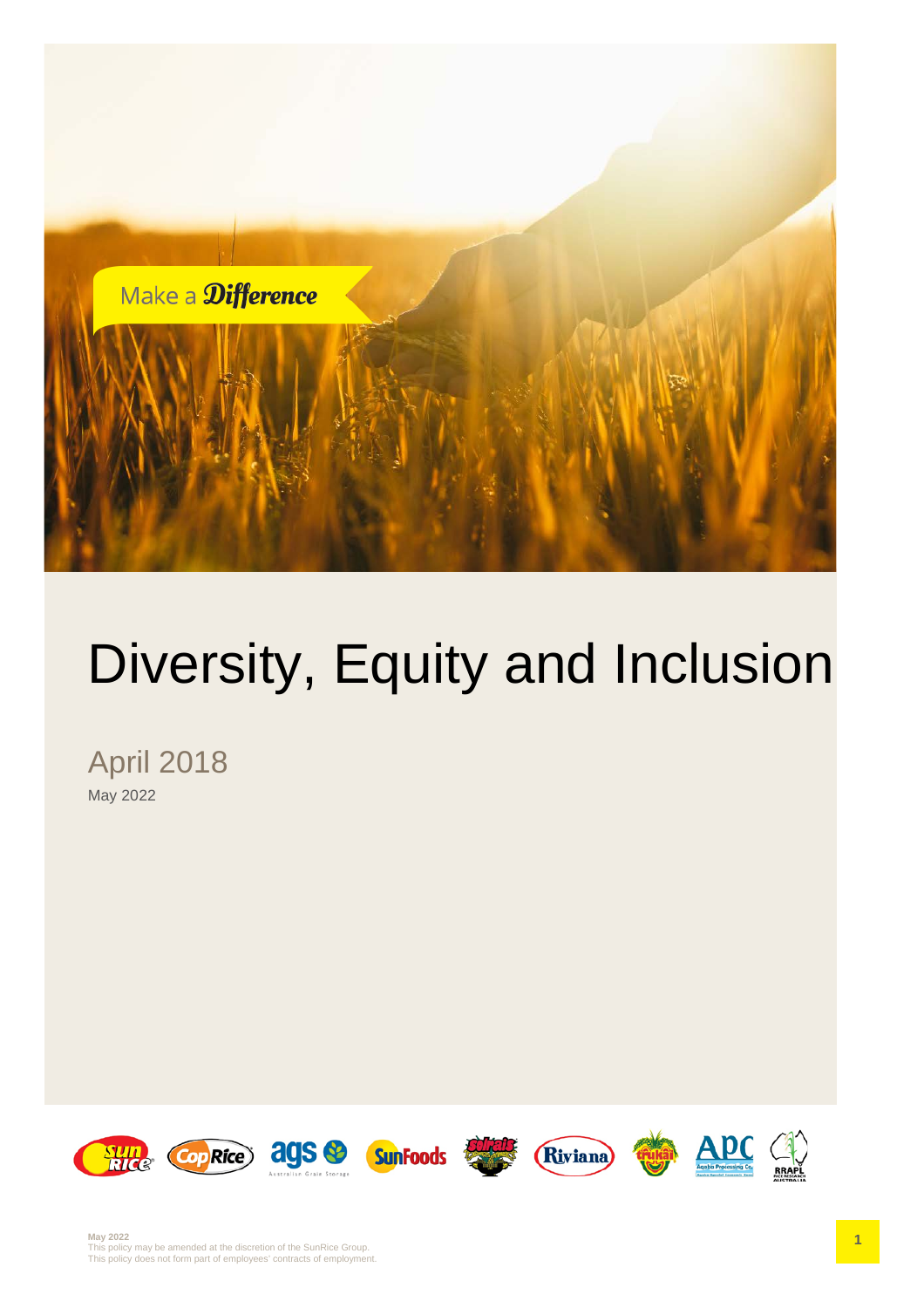

## INTRODUCTION

Through innovation, initiative and operating excellence, Ricegrowers Limited, together with its associated entities and complementary businesses (collectively, the "**SunRice Group**", "**we**", "**our**" or "**us**"), operate food and animal feed manufacture, storage, and distribution through extensive global supply chains. As one of the largest rice food companies in the world, we are committed to building an inclusive and diverse workplace and promoting fresh ideas, creativity and innovation in line with our core values of integrity, dynamic, innovative, collaborative and community.

# EXECUTIVE SUMMARY

The SunRice Group has a strong commitment to workplace diversity, equity and inclusion. We believe that the appointment of a diverse group of well-qualified employees and board of directors (Board) maximises the potential achievement of corporate goals and contributes to resilience of communities where we operate. It enables us to attract, retain an motivate employees from the widest possible pool of available talent.

A diverse and inclusive workplace also affords us a wide array of fresh perspectives regardless of gender, marital or family status, age, ethnicity, cultural background, sexual orientation, gender identity, religious beliefs, physical and mental ability, socio-economic status, thinking styles, education and experience, and promotes fresh ideas, creativity and innovation, Together this benefits our employees, shareholders, customers, suppliers and various stakeholders.

Diversity, Equity and Inclusion (DE&I) for the SunRice Group is about valuing, embracing and harnessing those unique attributes and creating a workplace in which everyone feels valued, is treated equally and can make a difference towards achieving our strategic objectives. DE&I for SunRice Group is also about being a valued corporate citizen, recognising our position in the communities we operate in and delivering on our ambition to be a vital part of the ecosystem of our communities.

The SunRice Group recognises that to have an inclusive workplace, discrimination, harassment, vilification and victamisation cannot and will not be tolerated.

This policy is designed to supplement SunRice's Group Code of Conduct and other internal SunRice employment policies.

# PURPOSE

The purpose of our DE&I policy is to express our commitment to a workforce that is positive, inclusive and diverse where all employees have equal opportunity to succeed. We are committed to inclusion at all levels of the organisation, regardless of gender, marital or family status, sexual orientation, gender identity, age, disabilities, ethnicity, religious beliefs, cultural background, socio-economic background, perspective and experience.

The policy outlines our strategies for achieving a diverse and inclusive workplace, where everyone is treated equally, and furthermore outlines how we monitor and evaluate these strategies to assess their effectiveness in achieving our overall aim of creating an inclusive and diverse workplace.

## **SCOPE**

All employees of SunRice and its associated subsidiaries.